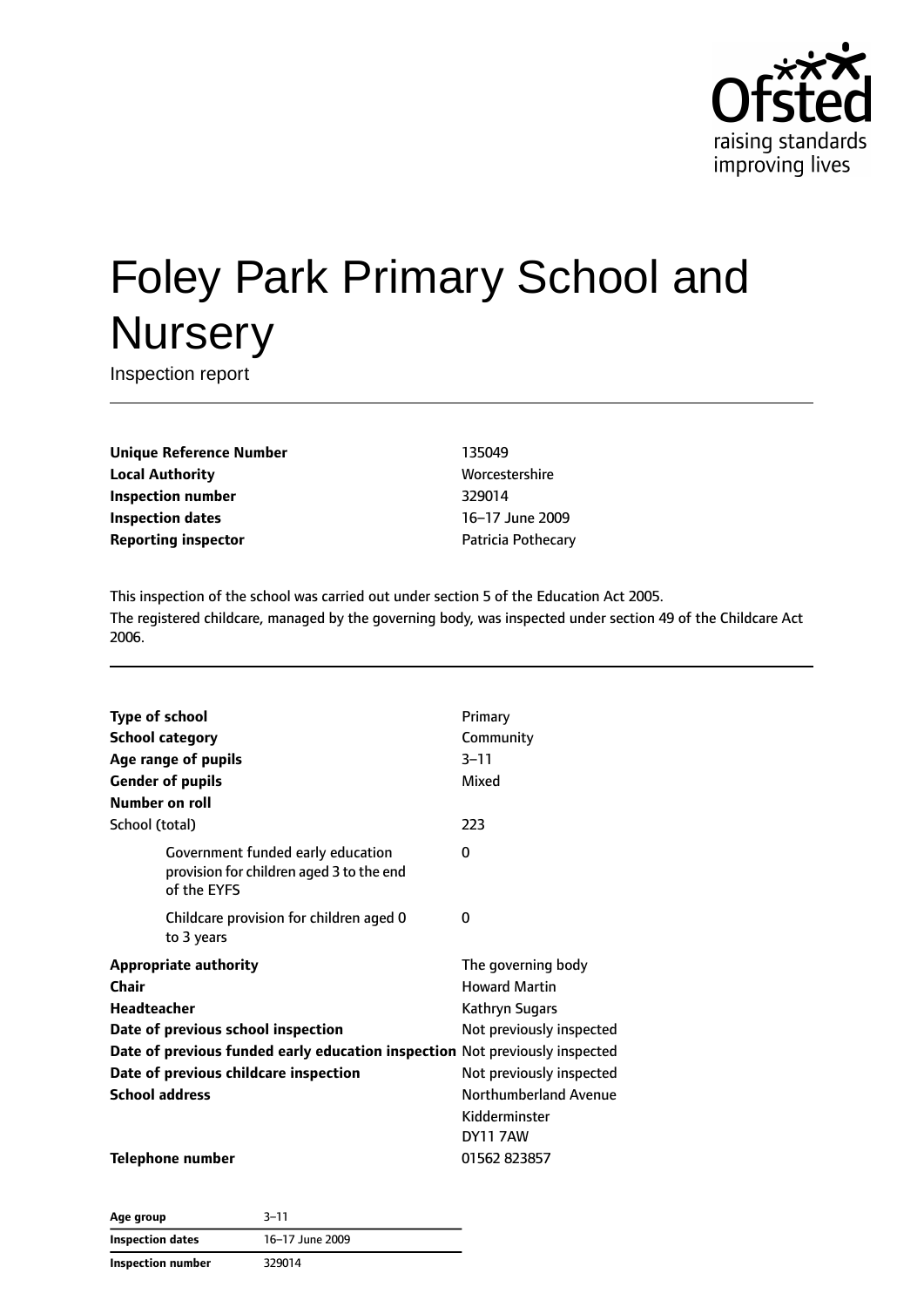**Fax number** 01562 752191

| Age group         | $3 - 11$        |
|-------------------|-----------------|
| Inspection dates  | 16-17 June 2009 |
| Inspection number | 329014          |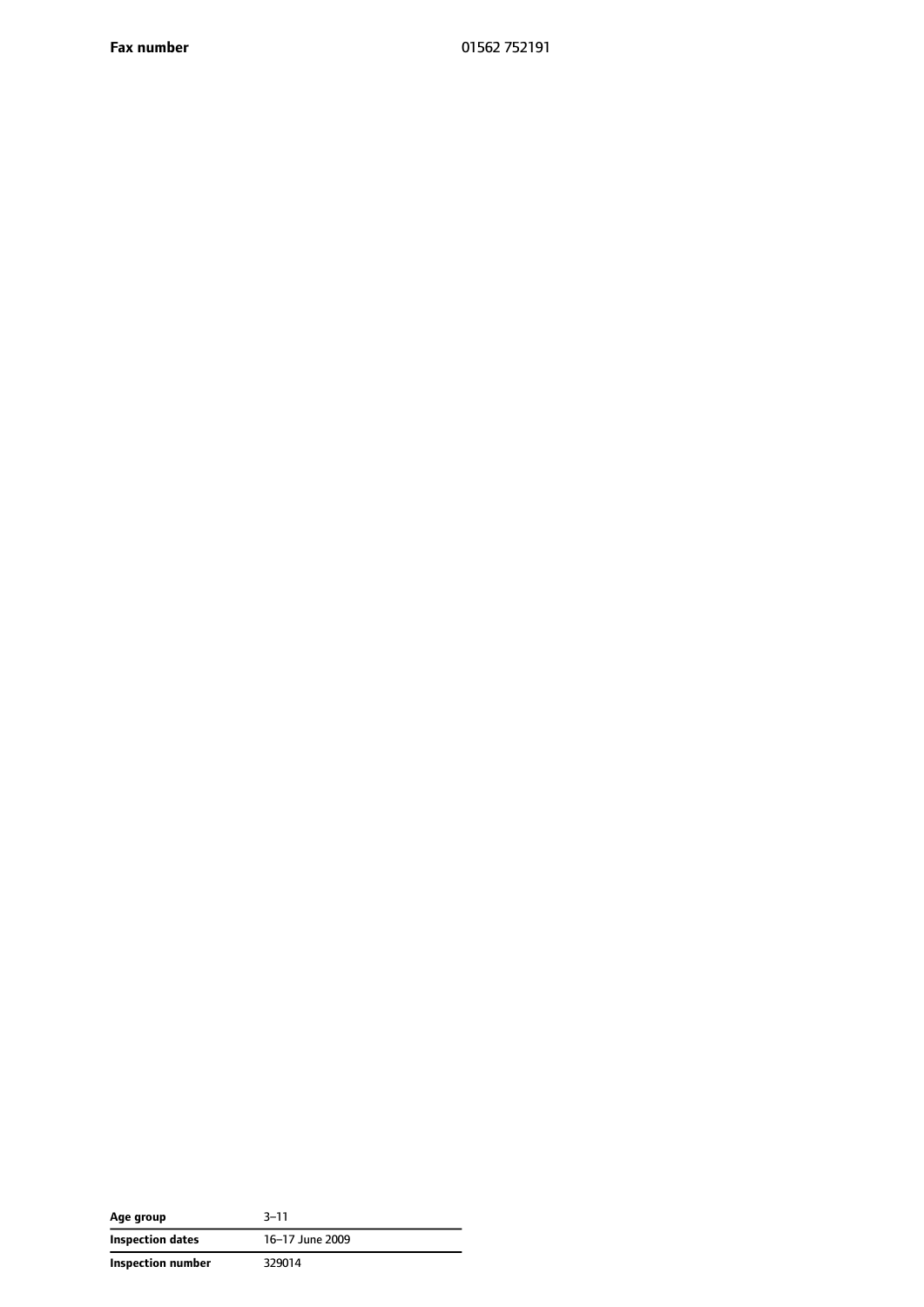.

<sup>©</sup> Crown copyright 2009

Website: www.ofsted.gov.uk

This document may be reproduced in whole or in part for non-commercial educational purposes, provided that the information quoted is reproduced without adaptation and the source and date of publication are stated.

Further copies of this report are obtainable from the school. Under the Education Act 2005, the school must provide a copy of this report free of charge to certain categories of people. A charge not exceeding the full cost of reproduction may be made for any other copies supplied.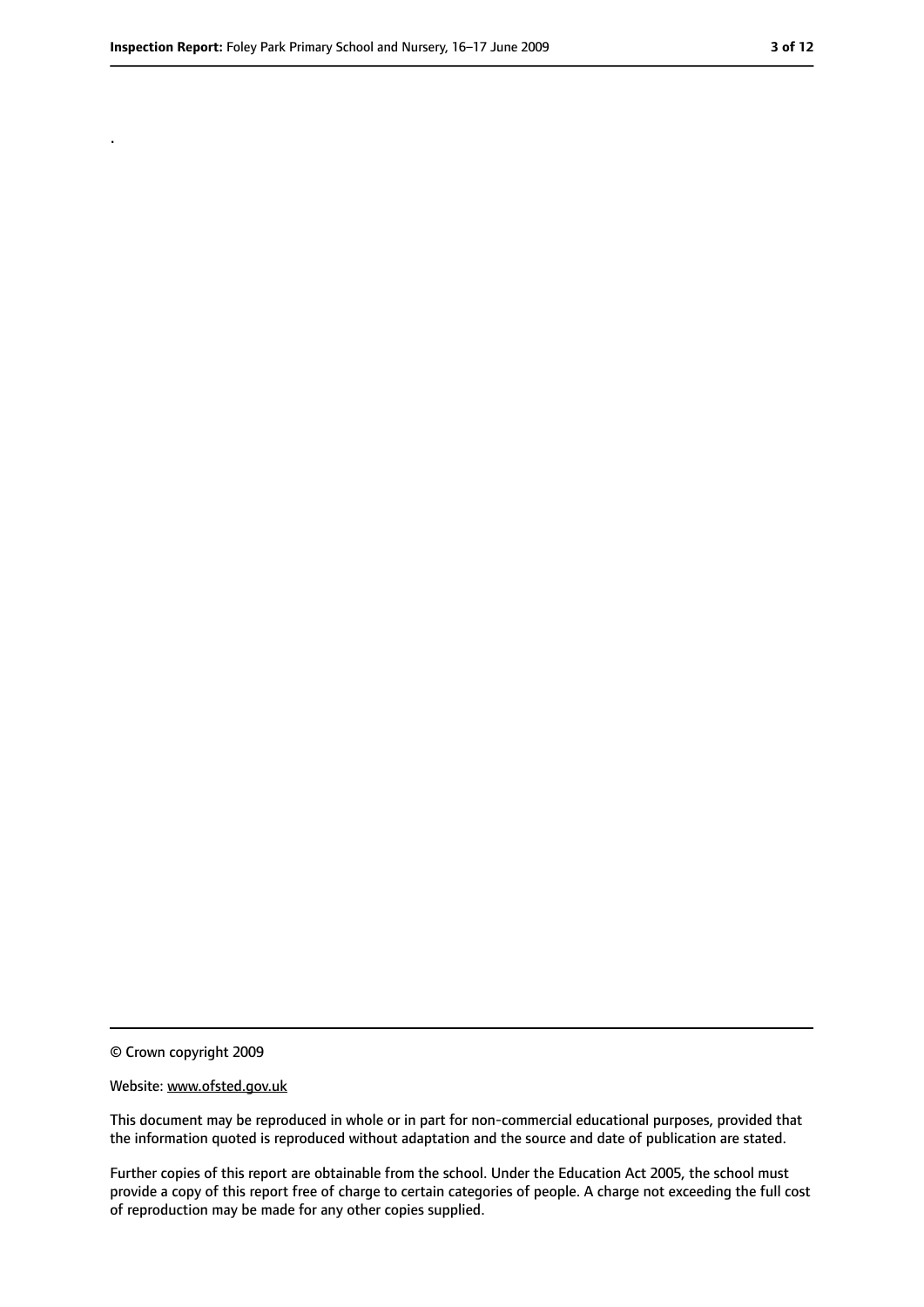# **Introduction**

The inspection was carried out by two additional inspectors.

## **Description of the school**

Foley Park is an average sized primary school. It was newly opened in September 2007 when the existing first school became a primary school. This is the school's first inspection. Pupils are predominately White British with very few from other ethnic groups. A very small minority of pupils are at the early stages of learning to speak English as an additional language. A much higher-than-average number of pupils are eligible for free school meals and have a wide range of learning difficulties and/or disabilities. The Early Years Foundation Stage consists of one, mornings only, Nursery class and one Reception class. At the time of the inspection the school was being managed by the deputy headteacher in the role of acting headteacher during the substantive headteacher's planned absence.

#### **Key for inspection grades**

| Grade 1 | Outstanding  |
|---------|--------------|
| Grade 2 | Good         |
| Grade 3 | Satisfactory |
| Grade 4 | Inadequate   |
|         |              |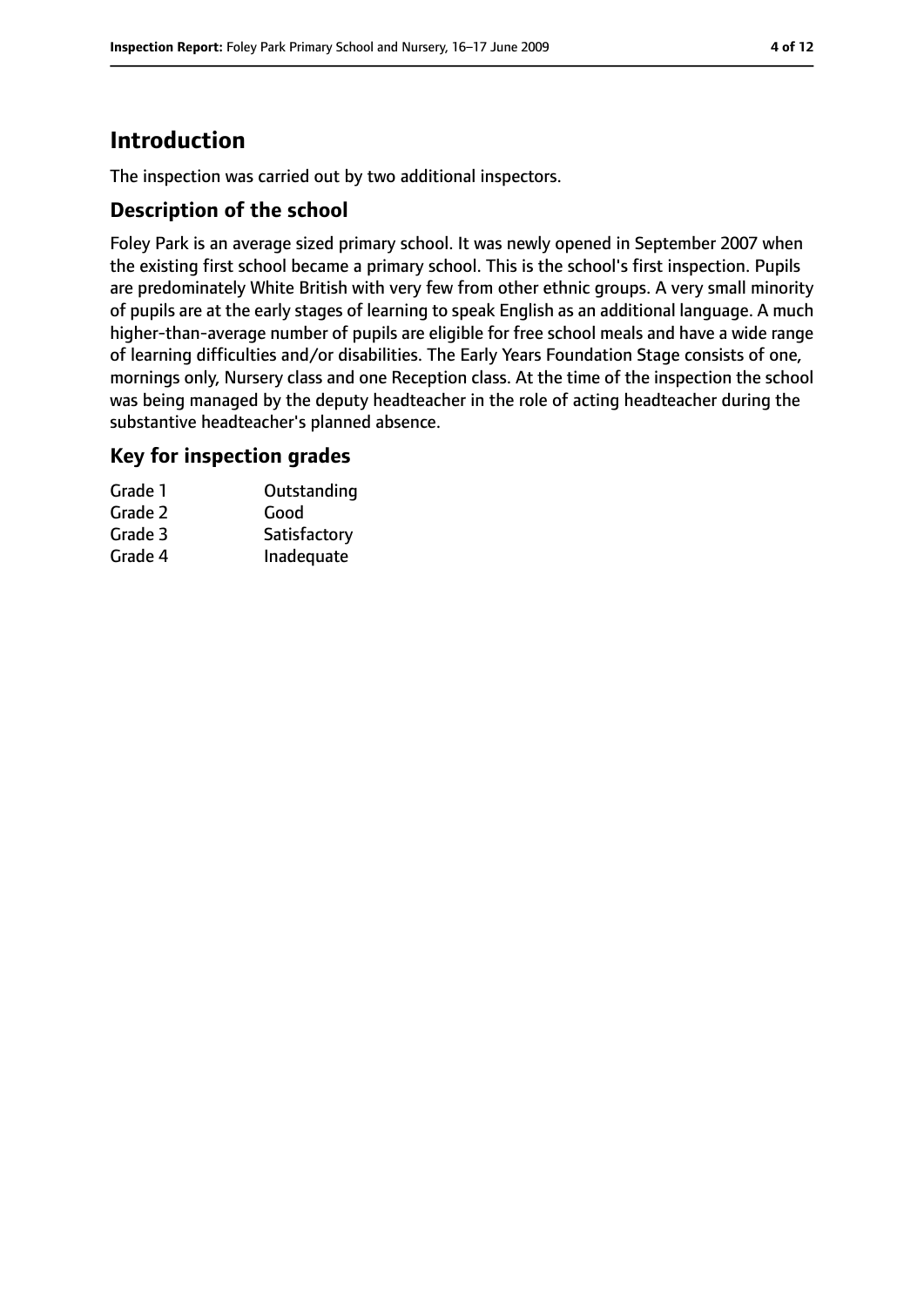# **Overall effectiveness of the school**

#### **Grade: 3**

Foley Park is a satisfactory school. It is a happy and harmonious community where pupils are enthusiastic about their learning and all the interesting things they do. Pupils demonstrate satisfactory progress, achievement and personal development, and these are rapidly improving as a result of good leadership and management. The school is a delight to visit, it is beautifully arranged, with stunning wall displays and a caring, friendly atmosphere in which pupils feel valued.

When children first join the school, their skills are below those levels expected for their age and they make good progress in the Early Years Foundation Stage. Pupils aged five to 11 of all abilities, including those with learning difficulties and/or disabilities, make satisfactory progress over time, although standards throughout the school remain below average. Teaching and learning are satisfactory overall. In the majority of classes teaching and the progress pupils make are good, but in Key Stage 2 a small proportion of teaching is inadequate and a few pupils do not make enough progress, especially in mathematics. This is in part due to the way pupils' individual targets lack precision, and are not always used well to help them progress at a sufficiently challenging rate.

School leaders have an accurate view of the school and have put a robust and effective system in place for monitoring and improving standards and the quality of teaching. The standard of pupils' work was exceptionally low when the school first opened, but a clear focus on teaching, learning and assessment has ensured that standards have now risen in all age groups. Senior leaders recognise that there is still a way to go in helping pupils achieve at a higher level, particularly in writing. They also recognise that the low levels of attendance make this task more difficult. Effective actions have reduced the amount of persistent absence substantially. However, too many parents take their children on holiday during term-time and attendance remains unacceptably low for this reason. The school is working closely with parents to address this issue.

Parents are very positive about the school and appreciate the care and consideration shown towards children and themselves. They all report that their children develop well and, as one typically remarked, 'He is confident and enjoys all aspects of this super school.' Good care, guidance and support mean that pupils are equally positive. They feel safe, act very safely and really like the way 'everyone gets on well together'.

The good curriculum includes an excellent range of activities, trips and projects which, for example, encourage pupils to accept plenty of responsibility, contributing to the local community, for instance, by tree planting to encourage otters. Good promotion of community cohesion means that pupils show a strong respect and understanding for people who are different to themselves. This experience, together with good teamworking skills, but below average basic skills, means that pupils are prepared satisfactorily for their next school and future lives.

#### **Effectiveness of the Early Years Foundation Stage**

#### **Grade: 2**

Provision in the Early Years Foundation Stage is good and it is led and managed well. Strong liaison with parents ensures that children quickly settle and begin to develop the skills essential for their future learning and well-being. Staff know the children well and carefully track their progress. The communication and language skills of children are particularly low when they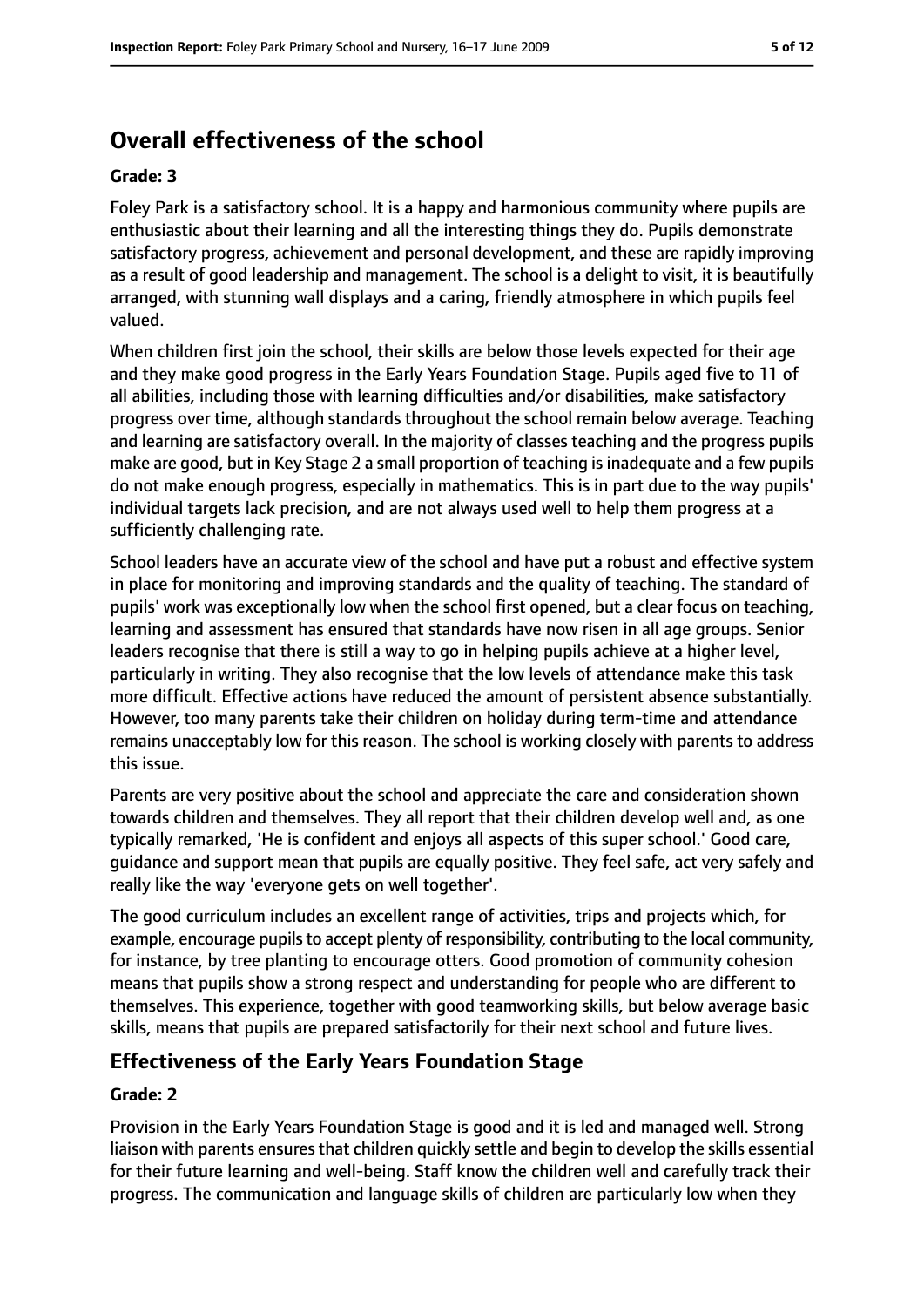first join, but high quality interaction between adults and children helps them to catch up. As a result, pupils make good progress and are soon working securely towards all the areas of learning, sometimes reaching them. Nevertheless they remain below national averages overall by the time they join Year 1. Teaching is skilled especially in supporting basic skills. Children also work confidently when they are on their own or in groups and have great fun during the many activities provided, finding out about the seaside for example by writing letters and building sandcastles. Children's use of computers in the Nursery is very good. Activities flow freely between indoors and outside. The school recognises, however, that the outdoor spaces lack covered areas for wet weather and suitable room for ride-on equipment, which sometimes inhibits outdoor activities. The 'forest school' is used very well for developing many skills. In one session, for example, children enthusiastically dug, raked and filled up a wheelbarrow with wood chips, showing good physical skills and teamwork. Children develop well personally, learning, for example, to take turns and help others. This is supported by a rich array of additional activities such as the recent talks by visitors to Reception about the Chinese New Year and Divali, to help them understand the way different people live.

## **What the school should do to improve further**

- Improve attendance and raise standards throughout the school, particularly in writing.
- Improve the quality of teaching in Key Stage 2, through better use of pupils' individual targets, especially in mathematics.
- Improve the outdoor spaces for Nursery and Reception so that children can go outside in wet weather and use the ride-on equipment more frequently.

A small proportion of the schools whose overall effectiveness is judged satisfactory but which have areas of underperformance will receive a monitoring visit by an Ofsted inspector before their next section 5 inspection.

# **Achievement and standards**

#### **Grade: 3**

Standards have risen significantly this year, but remain below average, because the quality of teaching varies from good to inadequate. Progress in Key Stage 2 in English and mathematics is satisfactory overall. A small minority of pupils in Key Stage 2 do not make adequate progress, especially in mathematics, but also in English. The school is aware of this and has clear plans in place to resolve the issues. There are no significant differences in the progress being made by more able pupils and those with learning difficulties and/or disabilities. In Key Stage 1, progress and achievement are good and pupils make more than expected progressin mathematics and reading and satisfactory progress in writing. In science and information and communication technology progress is also good and pupils reach standards in line with those found nationally.

## **Personal development and well-being**

#### **Grade: 3**

Pupils clearly enjoy coming to school and, although this is not reflected in their attendance, most pupils' attendance is satisfactory when they are not on holiday. There are many aspects of pupils' personal development which are good, including their understanding of how to lead healthy lives. The uptake of sport is high and many pupils have begun eating more fruit and vegetables. The strong contribution they make to the school and community is reflected in pupils' keen efforts to recycle and save energy, their team enterprise to raise money for charity and the road safety film and posters they produced for local people. These examples are but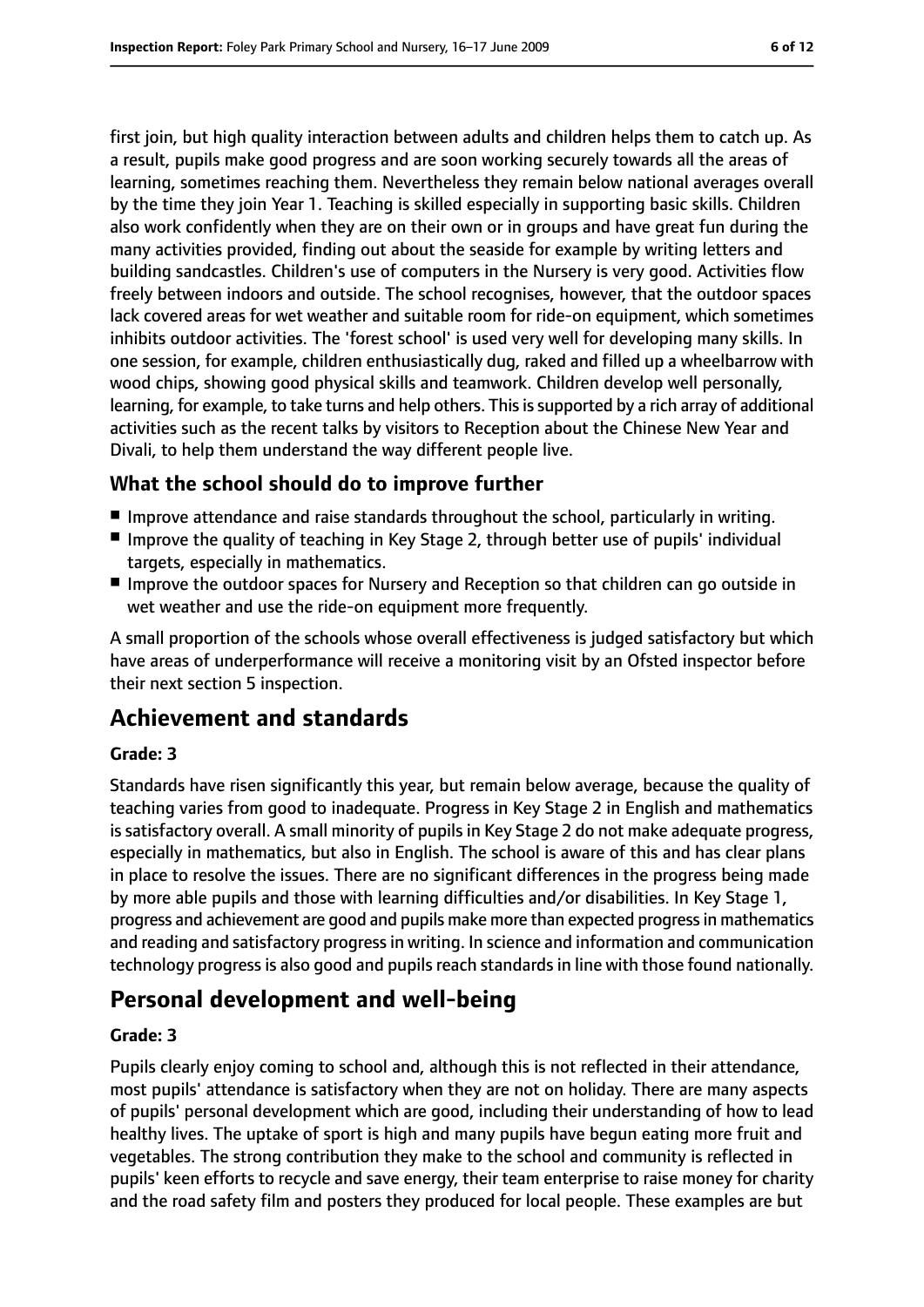a few of the many ways they help each other and become involved in how the school runs. Pupils' spiritual, moral, social and cultural development is good. Pupils value the lovely environment of the school and the excellent playground facilities and look after them very carefully. They behave well and show a mature consideration for people from other cultures; as one explained, 'Just because people come from different families, we should still respect them, and you can get some really good friends by doing so.'

# **Quality of provision**

#### **Teaching and learning**

#### **Grade: 3**

Teaching is consistently good in Key Stage 1, where lively motivating tasks keep pupils engaged. In one lesson for example, well-planned activities helped pupils to quickly grasp how to make a symmetrical pattern using small bricks, pegs or crayons according to their different levels of understanding. In Key Stage 2 the picture is more mixed and teaching is satisfactory overall. There is a significant and increasing proportion of good lessons in this key stage where some pupils make rapid progress. However, a small minority of lessons are inadequate and fail to ensure that pupils make the progress expected of them, especially in mathematics. This is in part due to the inconsistent way that teachers make use of pupils' individual targets in planning to meet their different needs. It is also because pupils are rarely familiar with their targets and so are not always clear about what they personally need to do to improve. There are many strengths in teaching. For example, teachers plan well to encourage pupils to work well in groups and independently. In addition excellent relationships in lessons throughout the school ensure that pupils are well behaved, feel well supported and are keen to learn.

#### **Curriculum and other activities**

#### **Grade: 2**

The curriculum is arranged well to build systematically on pupils' learning. It is very rich and contributes substantially to pupils' enjoyment of school. The school has a varied and well-attended number of clubs, including a breakfast club, as well as many trips, visits and projects. For example, a trip to an animal sanctuary, the science 'think tank', a fire brigade visit and work with a graffiti artist are but a few of the more recent activities undertaken to bring learning to life. There are pockets of good provision in science and art for pupils who are gifted or talented, although provision for this group is underdeveloped. The school successfully encourages exercise with plenty of sports throughout the week and an exceptionally well resourced and attractive play area. Provision in the performing arts is good and the Christmas talent show and production were enjoyed enormously. Pupils' understanding of how to keep safe is also supported well through projects with the police and fire service for example.

## **Care, guidance and support**

#### **Grade: 2**

Procedures to safeguard pupils meet requirements. There is good quality support for pupils who experience learning and other difficulties, including close links with external agencies. The nurture class is securing a good start for those younger pupils and children who experience delayed development in one or more areas. Strategies were put in place so that local authority targets to reduce persistent absence were successfully met. The school has been effective in guiding and improving progress. There is accurate assessment, challenging long-term individual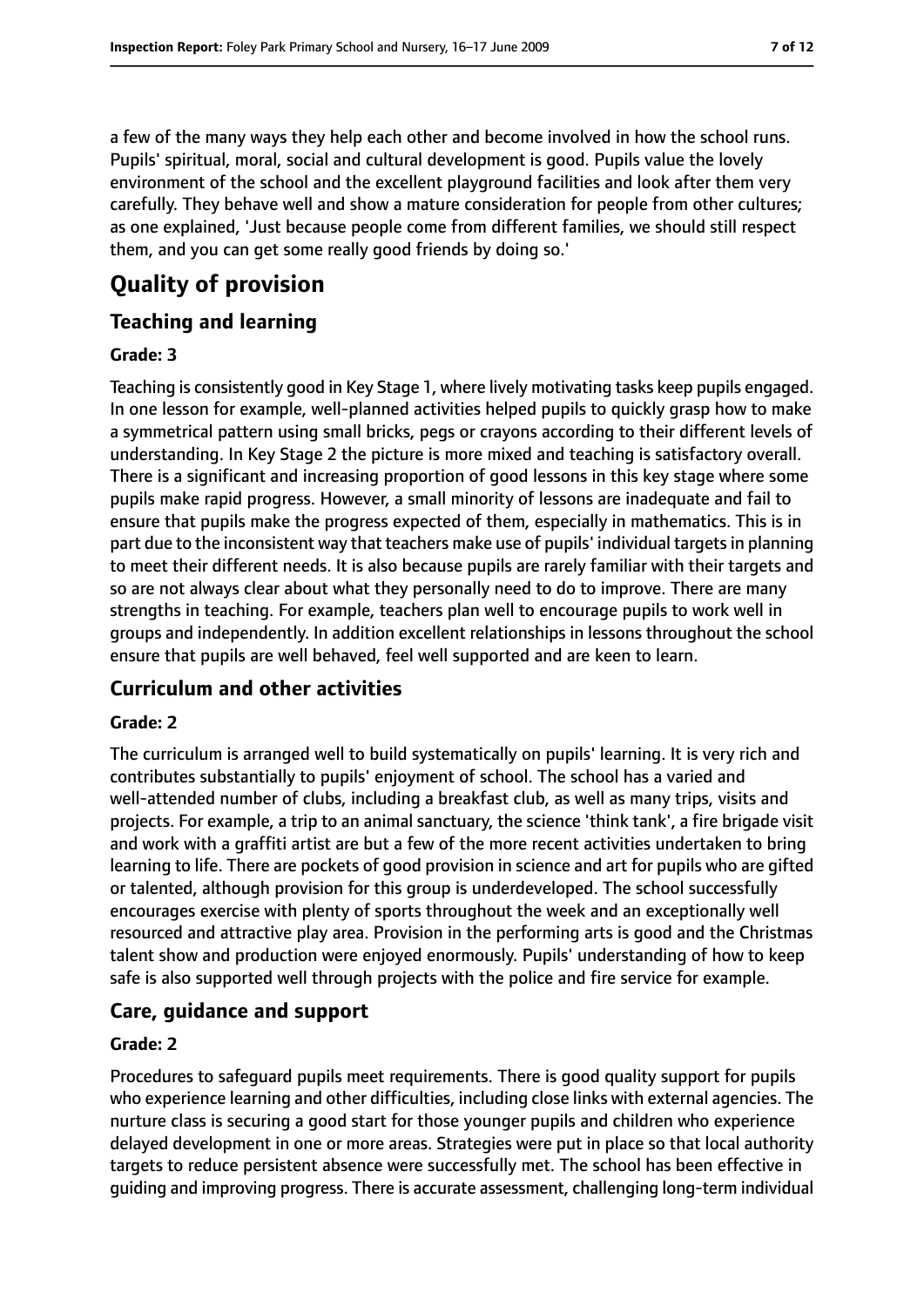targets for pupils and regular monitoring of pupils' progress towards these. Everyone is clear about the amount of progress being made by each pupil and skilled support is swiftly given to those falling behind. The skills of teachers in using this information in planning lessons and involving pupils however is not so well developed, which is why progress in some lessons is still too slow.

## **Leadership and management**

#### **Grade: 2**

The headteacher and deputy headteacher have achieved a great deal in the last two years despite major disruption from building work and staff absences. The quality of teaching has been improved substantially due to well-targeted support, good use of performance data and professional development. The levels of underachievement have reduced significantly and many pupils now make good progress. The capacity to improve is good. Senior staff use information about pupils' progress very well to provide an accurate self-evaluation of the school's strengths and areas for development. They also use this information well to set challenging targets which are increasingly being met from a very low baseline. The role of subject leaders in raising standards is strengthening, although not fully effective yet in all subjects. The governing body understands the main issues facing the school but their role in challenging the quality of school improvement, although satisfactory, is still being developed.

The school promotes community cohesion well. For example, some enrichment activities teaching Mandarin and Polish, reflected local and international communities. Work with a special school has helped pupils become far more aware of the issues that children and adults with disabilities face.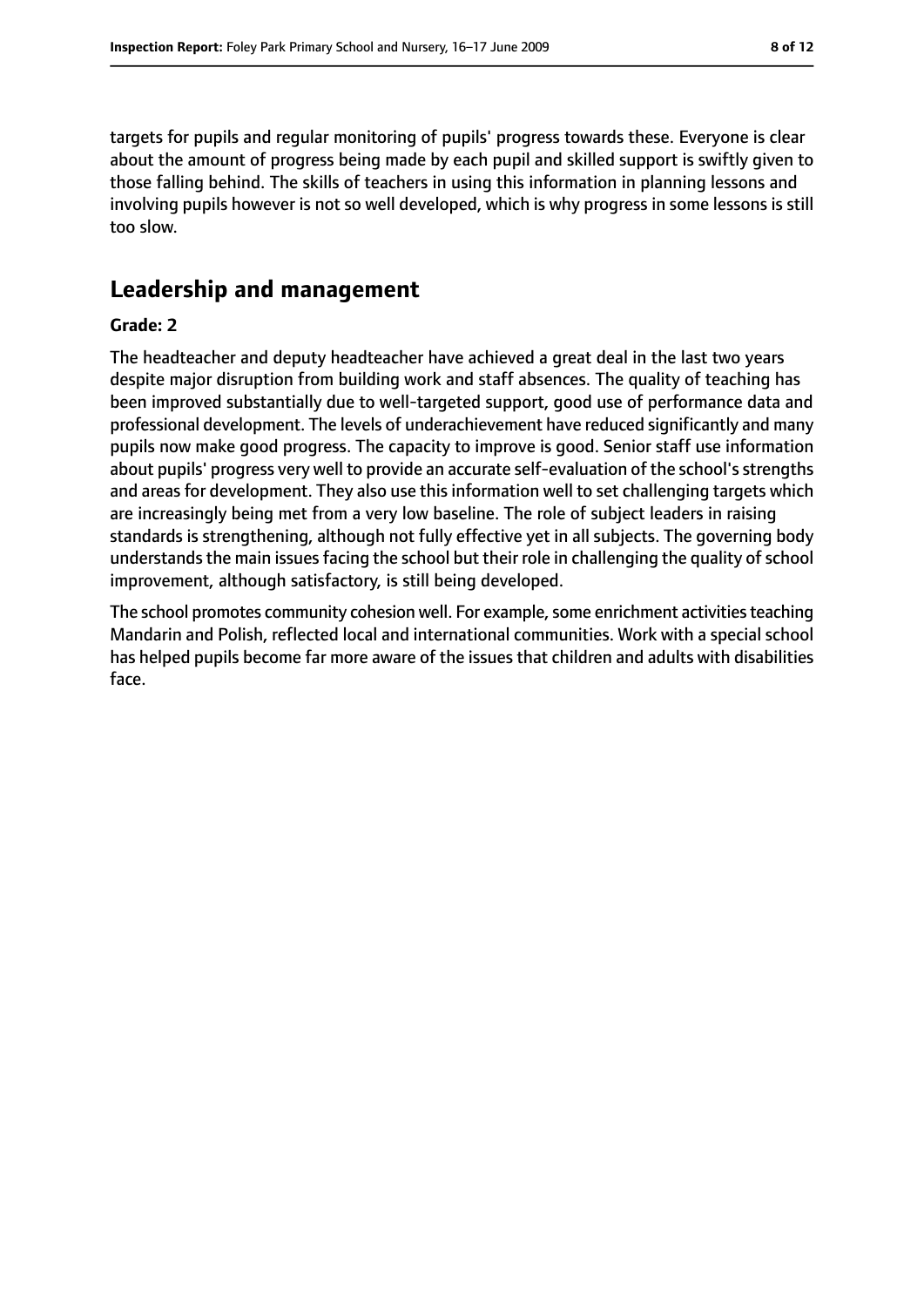**Any complaints about the inspection or the report should be made following the procedures set out in the guidance 'Complaints about school inspection', which is available from Ofsted's website: www.ofsted.gov.uk.**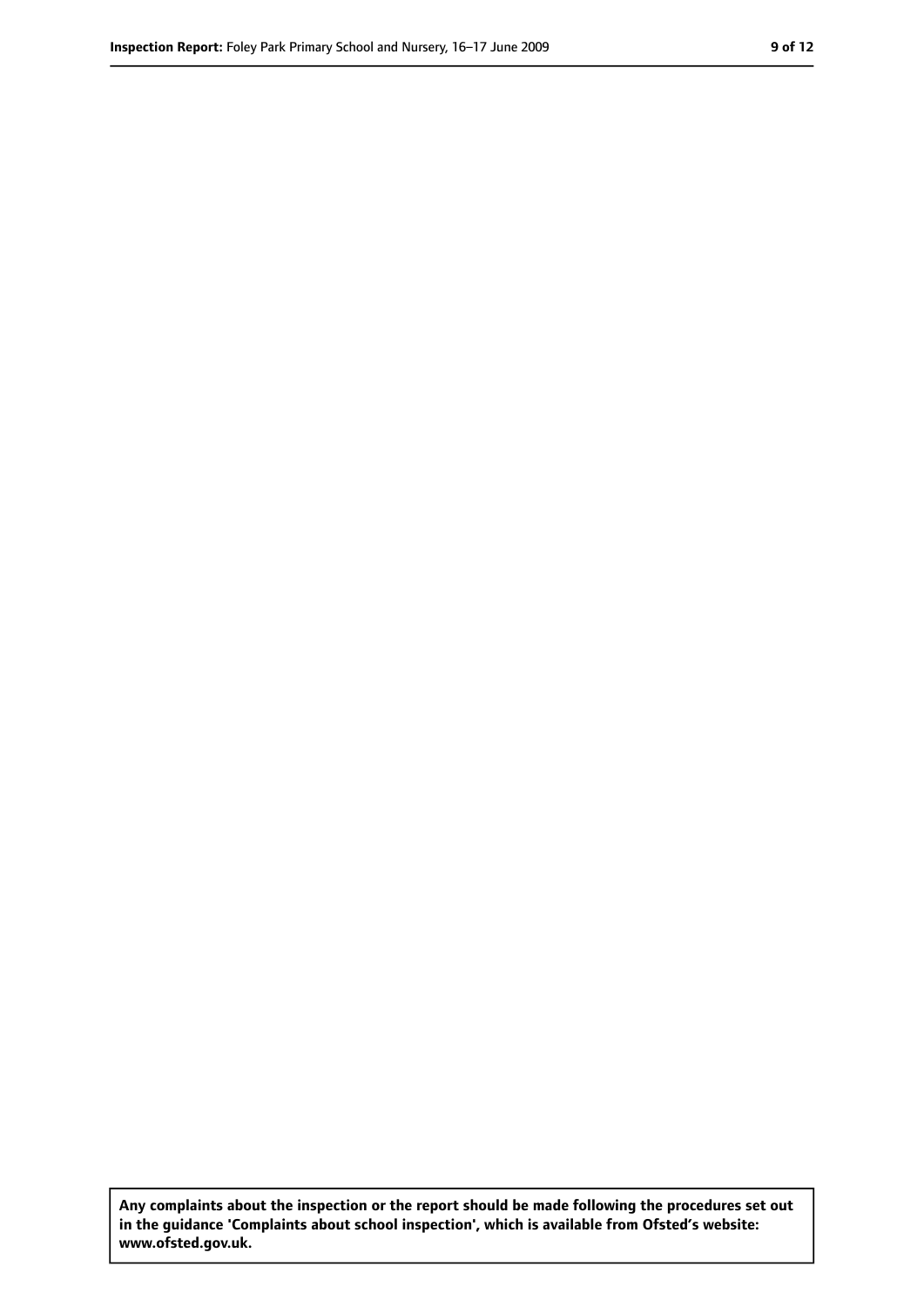# **Inspection judgements**

| Key to judgements: grade 1 is outstanding, grade 2 good, grade 3 satisfactory, and | <b>School</b> |
|------------------------------------------------------------------------------------|---------------|
| arade 4 inadequate                                                                 | Overall       |

## **Overall effectiveness**

| How effective, efficient and inclusive is the provision of<br>education, integrated care and any extended services in meeting the<br>needs of learners? |           |
|---------------------------------------------------------------------------------------------------------------------------------------------------------|-----------|
| Effective steps have been taken to promote improvement since the last<br>inspection                                                                     | <b>NA</b> |
| How well does the school work in partnership with others to promote learners'<br>well being?                                                            |           |
| The capacity to make any necessary improvements                                                                                                         |           |

## **Effectiveness of the Early Years Foundation Stage**

| How effective is the provision in meeting the needs of children in the<br><b>EYFS?</b>       |  |
|----------------------------------------------------------------------------------------------|--|
| How well do children in the EYFS achieve?                                                    |  |
| How good are the overall personal development and well-being of the children<br>in the EYFS? |  |
| How effectively are children in the EYFS helped to learn and develop?                        |  |
| How effectively is the welfare of children in the EYFS promoted?                             |  |
| How effectively is provision in the EYFS led and managed?                                    |  |

## **Achievement and standards**

| How well do learners achieve?                                                                               |  |
|-------------------------------------------------------------------------------------------------------------|--|
| The standards <sup>1</sup> reached by learners                                                              |  |
| How well learners make progress, taking account of any significant variations<br>between groups of learners |  |
| How well learners with learning difficulties and/or disabilities make progress                              |  |

#### **Annex A**

<sup>&</sup>lt;sup>1</sup>Grade 1 - Exceptionally and consistently high; Grade 2 - Generally above average with none significantly below average; Grade 3 - Broadly average to below average; Grade 4 - Exceptionally low.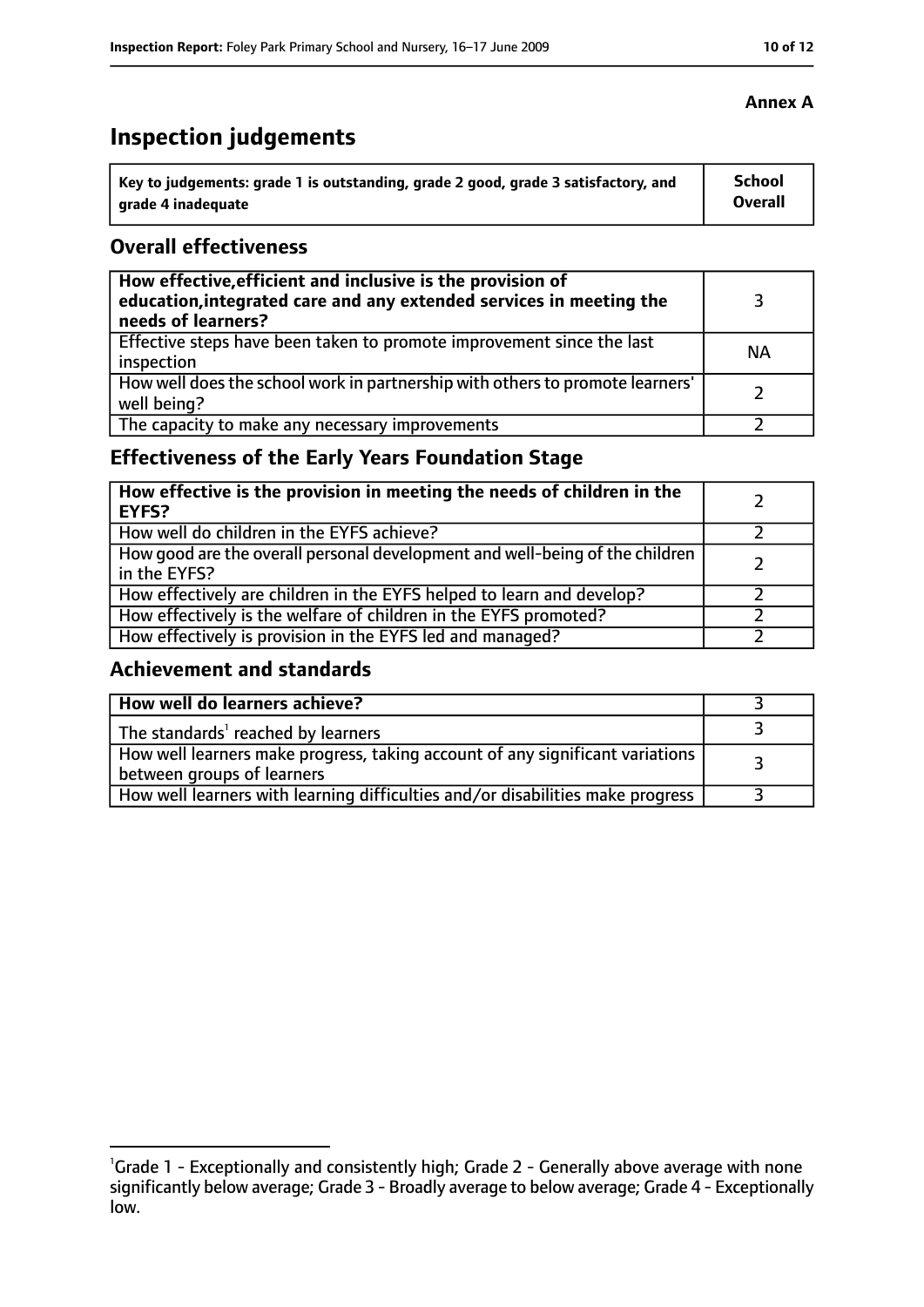# **Personal development and well-being**

| How good are the overall personal development and well-being of the<br>learners?                                 |  |
|------------------------------------------------------------------------------------------------------------------|--|
| The extent of learners' spiritual, moral, social and cultural development                                        |  |
| The extent to which learners adopt healthy lifestyles                                                            |  |
| The extent to which learners adopt safe practices                                                                |  |
| The extent to which learners enjoy their education                                                               |  |
| The attendance of learners                                                                                       |  |
| The behaviour of learners                                                                                        |  |
| The extent to which learners make a positive contribution to the community                                       |  |
| How well learners develop workplace and other skills that will contribute to<br>their future economic well-being |  |

# **The quality of provision**

| How effective are teaching and learning in meeting the full range of<br>learners' needs?              |  |
|-------------------------------------------------------------------------------------------------------|--|
| How well do the curriculum and other activities meet the range of needs and<br>interests of learners? |  |
| How well are learners cared for, quided and supported?                                                |  |

## **Leadership and management**

| How effective are leadership and management in raising achievement<br>and supporting all learners?                                              |     |
|-------------------------------------------------------------------------------------------------------------------------------------------------|-----|
| How effectively leaders and managers at all levels set clear direction leading<br>to improvement and promote high quality of care and education |     |
| How effectively leaders and managers use challenging targets to raise standards                                                                 |     |
| The effectiveness of the school's self-evaluation                                                                                               |     |
| How well equality of opportunity is promoted and discrimination eliminated                                                                      |     |
| How well does the school contribute to community cohesion?                                                                                      |     |
| How effectively and efficiently resources, including staff, are deployed to<br>achieve value for money                                          | 3   |
| The extent to which governors and other supervisory boards discharge their<br>responsibilities                                                  | 3   |
| Do procedures for safequarding learners meet current government<br>requirements?                                                                | Yes |
| Does this school require special measures?                                                                                                      | No  |
| Does this school require a notice to improve?                                                                                                   | No  |